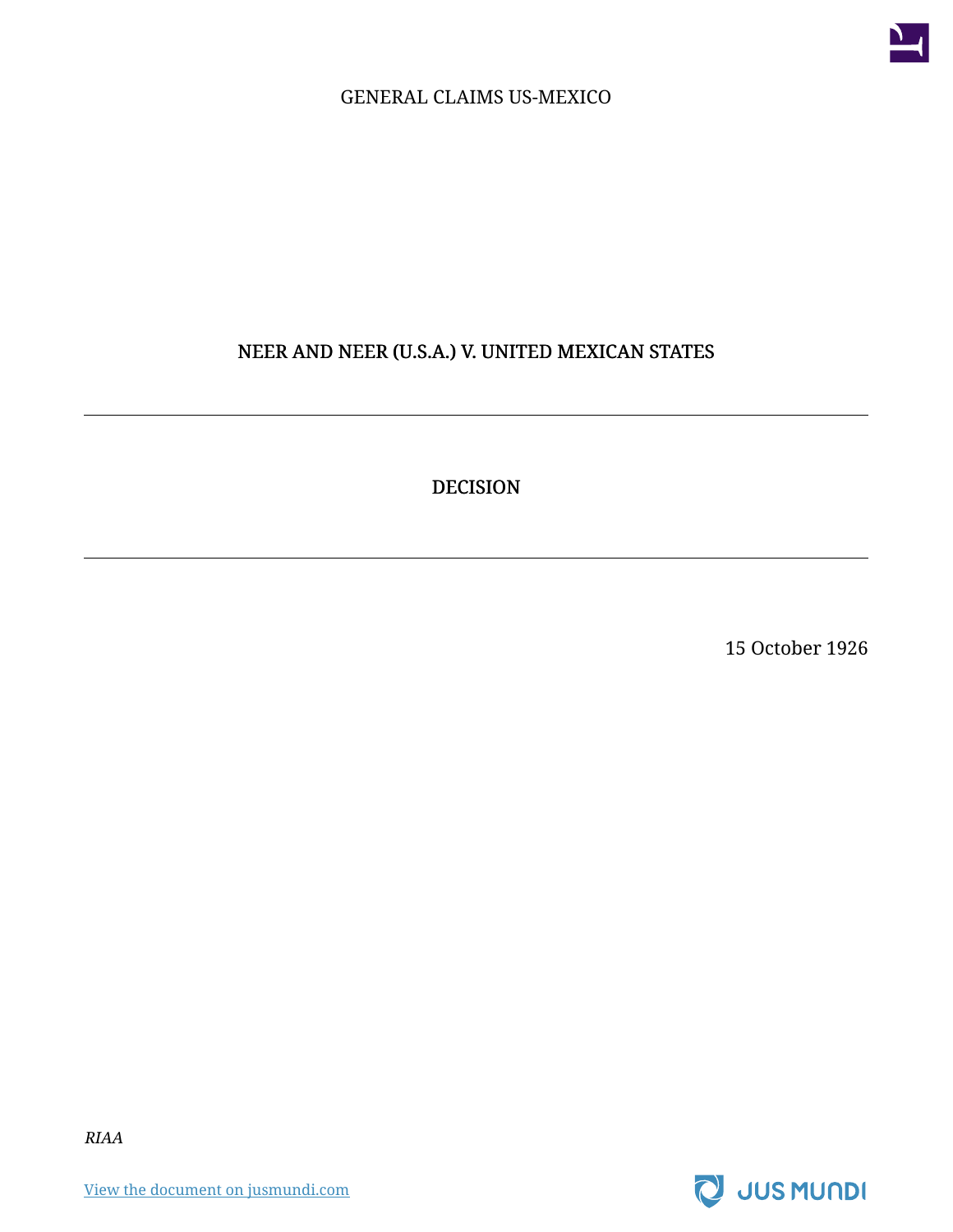### Table of Contents

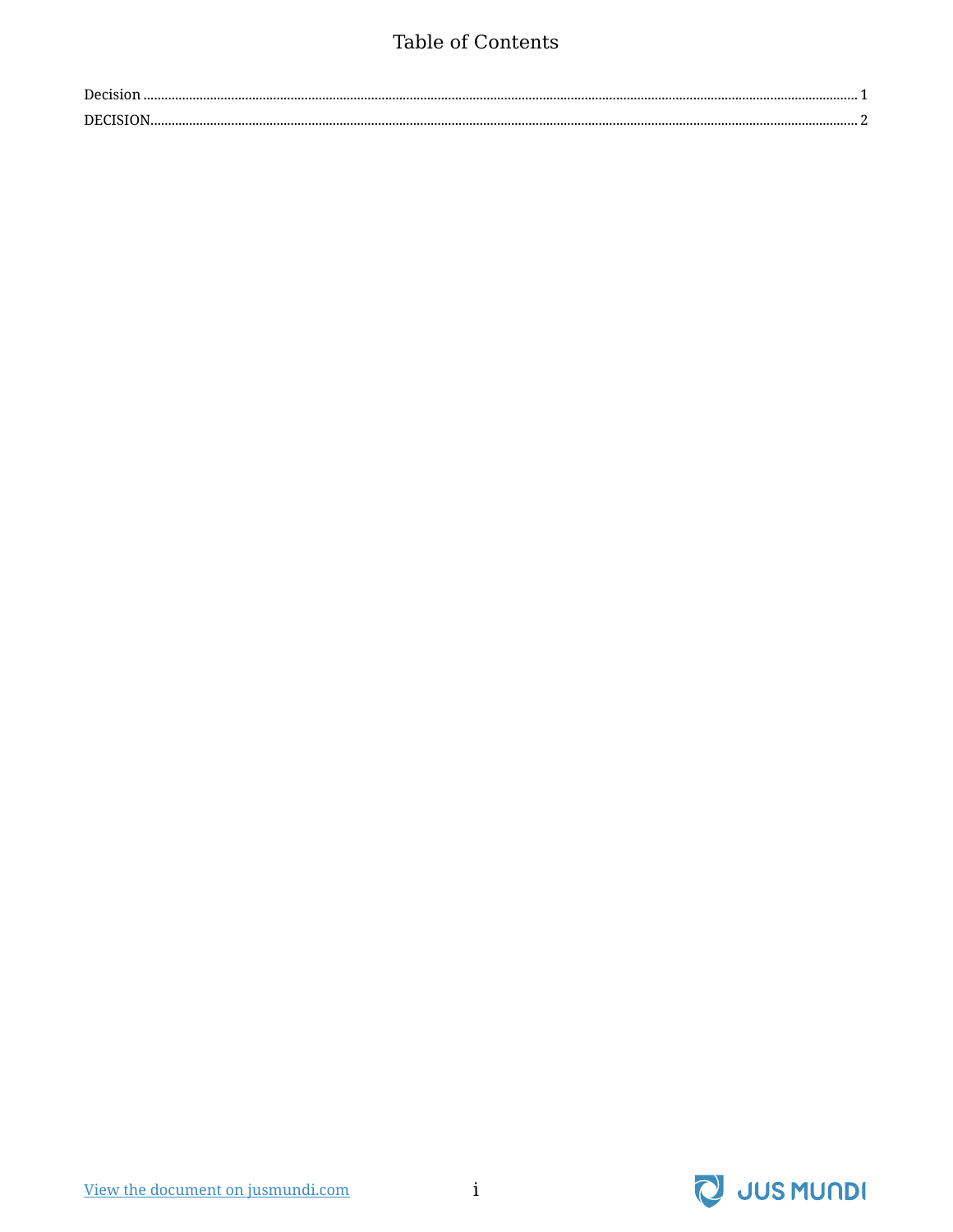# Decision

- <span id="page-2-0"></span>1. This claim is presented by the United States against the United Mexican States in behalf of L. Fay H. Neer, widow, and Pauline E. Neer, daughter, of Paul Neer, who, at the time of his death, was employed as superintendent of a mine in the vicinity of Guanacevi, State of Durango, Mexico. On November 16, 1924, about eight o'clock in the evening, when he and his wife were proceeding on horseback from the village of Guanacevi to their home in the neighborhood, they were stopped by a number of armed men who engaged Neer in a conversation, which Mrs. Neer did not understand, in the midst of which bullets seem to have been exchanged and Neer was killed. It is alleged that, on account of this killing, his wife and daughter, American citizens, sustained damages in the sum of \$100,000.00; that the Mexican authorities showed an unwarrantable lack of diligence or an unwarrantable lack of intelligent investigation in prosecuting the culprits; and that therefore the Mexican Government ought to pay to the claimants the said amount.
- 2. As to the nationality of the claim, which is challenged, the Commission refers to the principles expounded in paragraph 3 of its opinion and decision rendered in the case of William A. Parker on March 31, 1926. On the record as presented the Commission decides that the claimants were by birth, and have since remained, American nationals.
- 3. As to lack of diligence, or lack of intelligent investigation, on the part of the Mexican authorities, after the killing of Paul Neer had been brought to their notice, it would seem that in the early morning after the tragedy these authorities might have acted in a more vigorous and effective way than they did, and moreover, that both the special agent of the Attorney General of Durango (in his letter of November 24, 1924), and the Governor of that State, who proposed the removal of the Judge of Guanacevi, have shared this opinion. The Commission is mindful that the task of the local Mexican authorities was hampered by the fact that the only eyewitness of the murder was unable to furnish them any helpful information. There might have been reason for the higher authorities of the State to intervene in the matter, as they apparently did. But in the view of the Commission there is a long way between holding that a more active and more efficient course of procedure might have been pursued, on the one hand, and holding that this record presents such lack of diligence and of intelligent investigation as constitutes an international delinquency, on the other hand.
- 4. The Commission recognizes the difficulty of devising a general formula for determining the boundary between an international delinquency of this type and an unsatisfactory use of power included in national sovereignty. In 1910 John Bassett Moore observed that he did "not consider it to be practicable to lay down in advance precise and unyielding formulas by which the question of a denial of justice may in every instance be determined" (American Journal of International Law, 1910, p. 787), and in 1923 De Lapradelle and Politis stated that the evasive and complex character (le caractère fuyant et complexe) of a denial of justice seems to defy any definition (Recueil des Arbitrages Internationaux, II, 1923, p. 280). It is immaterial whether the expression "denial of justice" be taken in that broad sense in which it applies to acts of executive and legislative authorities as well as to acts of the courts, or whether it be used in a narrow sense which confines it